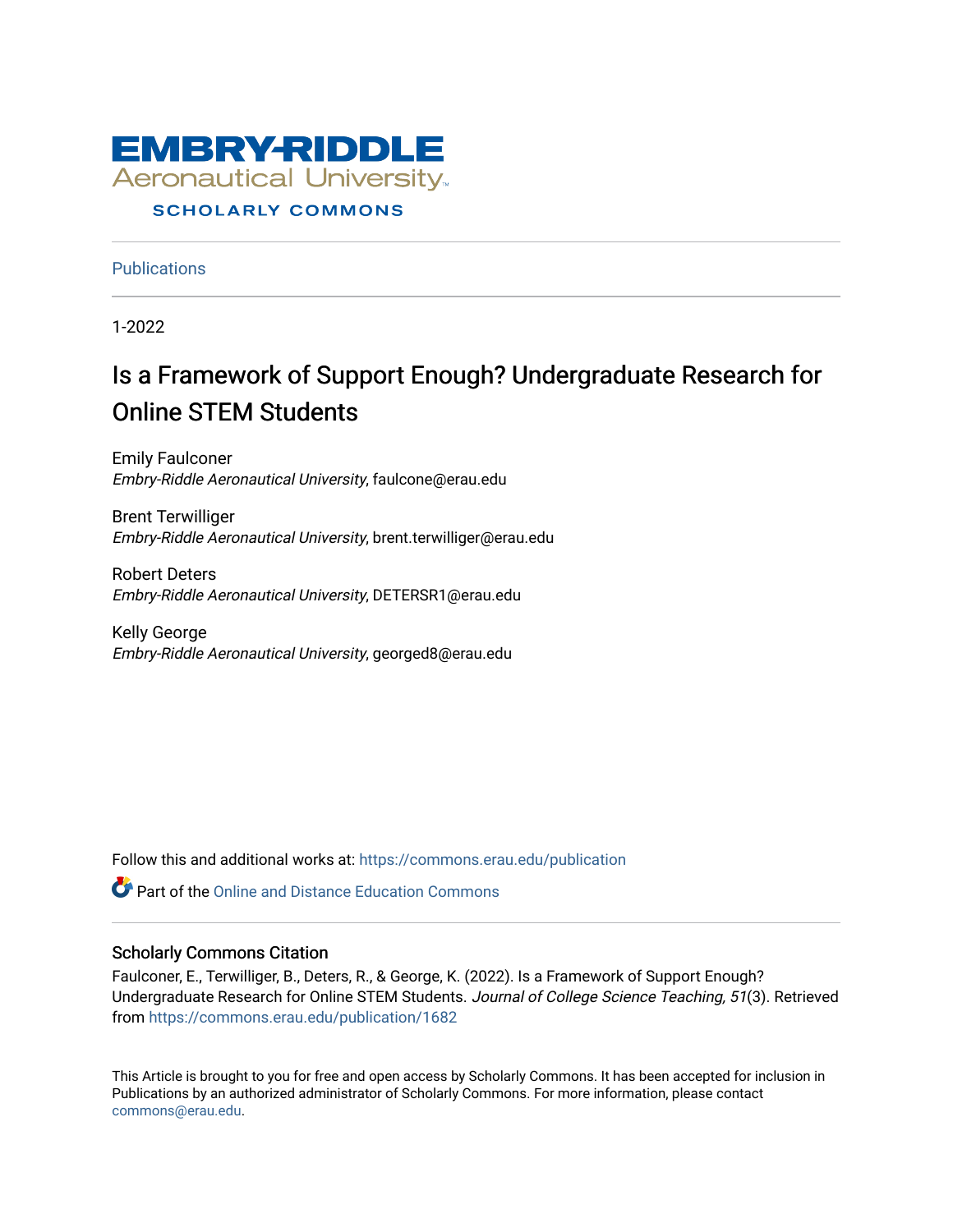# Is a Framework of Support Enough? Undergraduate Research for Online STEM Students

*By Emily Faulconer, Brent Terwilliger, Robert Deters, and Kelly George*

*While undergraduate research is known as a high-impact practice, little research has been conducted for the online educational setting. Early research suggests that online students and faculty have similar interest in undergraduate research as their residential (face-to-face) counterparts. This point of view presents the framework of support developed for fully online students distributed globally and shares some of the challenges faced in online undergraduate research, including the issue of low recruitment (despite stated interest) that could be exacerbated by the COVID-19 pandemic.* 

ndergraduate research is<br>
widely considered a high-<br>
impact practice, with many<br>
well-reported benefits to<br>
students, faculty, institutions, and diswidely considered a highimpact practice, with many well-reported benefits to ciplinary fields (Kuh, 2008; Lopatto, 2010), particularly minority students (Bangera & Brownell, 2014; Estrada et al., 2017; Jones et al., 2010; Simmons, 2018). Until recently, however, little research emphasis was placed on understanding the benefits of this practice for online and globally distributed students. Online students may be underrepresented in research for a variety of reasons, including institutional factors (e.g., the prevalence of research-engaged faculty or institutional support) and environmental factors, including students' professional responsibilities. Institutions must now wrestle with these barriers as more students seek highimpact experiences from a distance. Even prior to the pandemic, online students were no less interested than residential students in participating in undergraduate research (Faulconer, Griffith et al., 2020). Similarly, online and residential faculty had a comparable level of interest in mentoring undergraduate research (Faulconer, Dixon et al., 2020).

When we first began organizing structured undergraduate research opportunities for science, technology, engineering, and math (STEM) students who participated solely online, we were well positioned to do so because this was before the pandemic began, and we were operating from a campus that was already fully online with globally distributed faculty and students. Our goal was to increase students' disciplinary learning and transferable skills and their persistence and degree retention, as well as improve STEM identity and positive attitudes and motivation toward learning and using STEM knowledge and skills. (*STEM identity* refers to individuals seeing themselves as a member of the STEM community and as someone who understands, uses, and contributes to STEM disciplines.) We established a comprehensive network of supports based on best practices, including a long-term research mentorship program, disciplinary communication assistance through the institution's virtual communication lab, researchfocused synchronous workshops, an independent study–style course-based undergraduate research experience (CURE) that offers credit for research activities as an elective in their degree program, and virtual access to participate in the annual internal student research conference.

Administrative hurdles presented early challenges to the research. The first challenge involved securing approval to adapt an undergraduate research certificate program from the residential campus so it could be followed by students completing online degree programs. Next, there was some administrative resistance to offering a research-based independent study course when standard independent study courses were already available. Finally, there were admin-